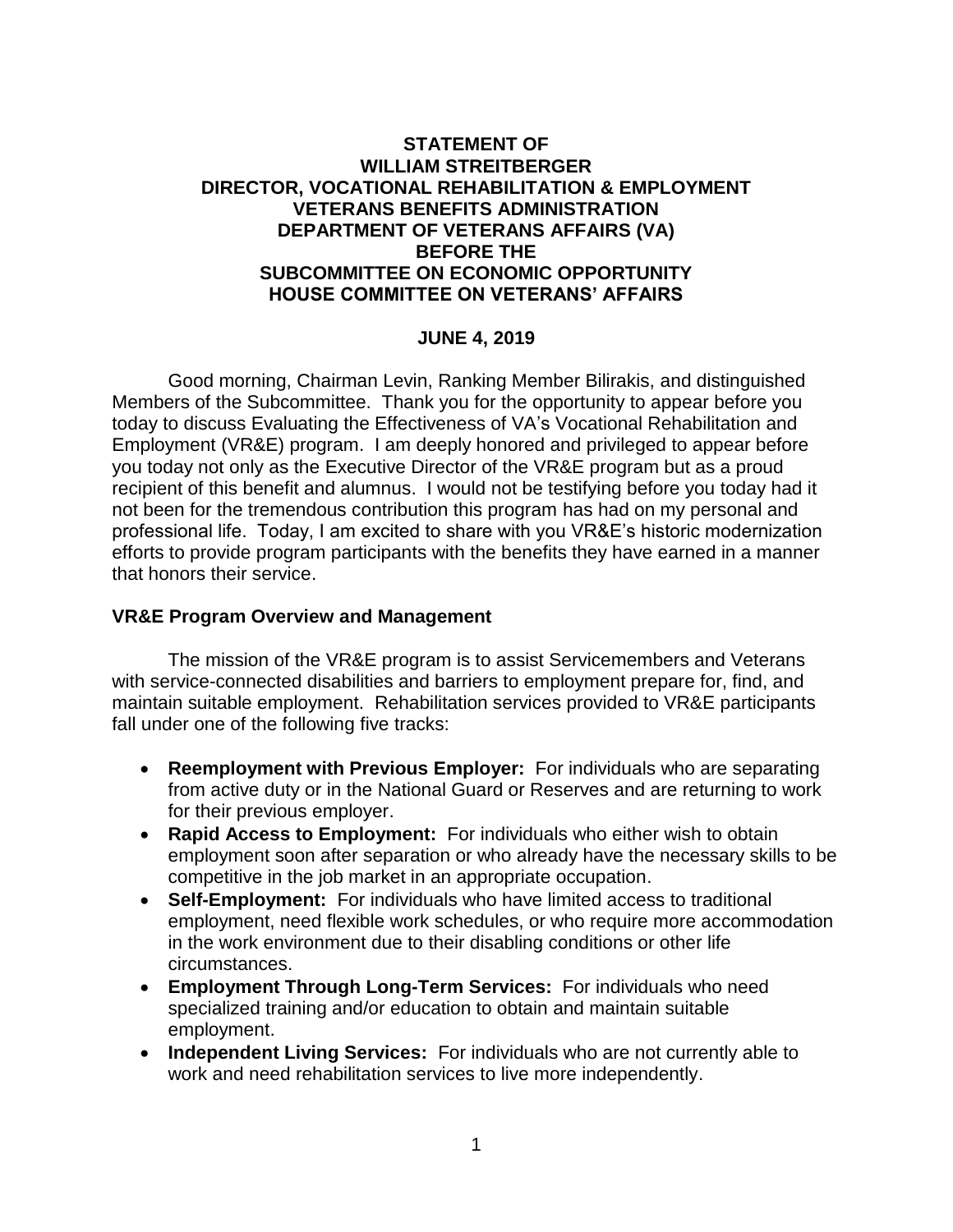Ninety-six percent of program participants are currently in the Employment through Long-Term Services track. Given that most Veterans in the VR&E program require significant support and re-training to obtain a suitable job, it stands to reason that this is the most widely used employment track. The services provided under this track include payment of all training costs, associated fees, books, supplies, and other required resources that are necessary for achievement of a suitable career goal.

Generally, Veterans must complete a program within 12 years from their separation from military service or within 12 years from the date VA notifies them that they have a compensable service-connected disability. Depending on the length of program needed, Veterans may be provided up to 48 months of full-time services or their part-time equivalent. These limitations may be extended in certain circumstances.

Currently, there are nearly 1,100 professional Vocational Rehabilitation Counselors (VRC) who deliver services through a network of nearly 350 field locations reporting up to their Regional Office (RO) of jurisdiction. These offices support Servicemembers and Veterans where they are located which currently includes 56 ROs, the National Capital Regional Benefits Office (NCRBO), approximately 142 VR&E out-based offices, 71 military installations for the Integrated Disability Evaluation System (IDES), and 104 VetSuccess On Campus schools/sites.

VR&E works with VBA's Office of Field Operations to provide oversight, policy guidance, communications, and advice to the field structure. As the Executive Director of VR&E, I communicate with the field on a daily basis and am heavily involved in all aspects of VR&E program field operations. Since coming on board in September 2018, I have instituted a comprehensive Change Management strategy to support Servicemembers, Veterans, family members, employees, and key stakeholders through the modernization process. I have traveled throughout the country conducting modernization townhalls to share VR&E's vision for program excellence and to engage in discussion with both VA Central Office and operational staff on key topics of interest and concern and solicit critical input to help guide and shape the future of our program. These listening sessions have included customer-centered design focus groups with student Veterans who have been instrumental in informing and shaping the modernization process. I will continue to do this at every possible opportunity. VR&E has a Field Advisory and Change Committee (FACC) that is actively involved in rolling out the vision and messaging key changes and new initiatives. FACC meets once each quarter.

There are three significant initiatives currently underway to strengthen VR&E's ability to monitor and ensure proper program execution and compliance. First, in partnership with our District Offices, the VR&E program office (in VACO) will expand its ability to provide program oversight by 80 percent, in partnership with our District Offices. Our new model will ensure collaborative oversight of each RO, every fiscal year. Second, VR&E's Quality Assurance (QA) Transformation will increase program effectiveness and efficiency through new instruments tailored to better evaluate compliance and performance using an issue-based scoring methodology, a statistically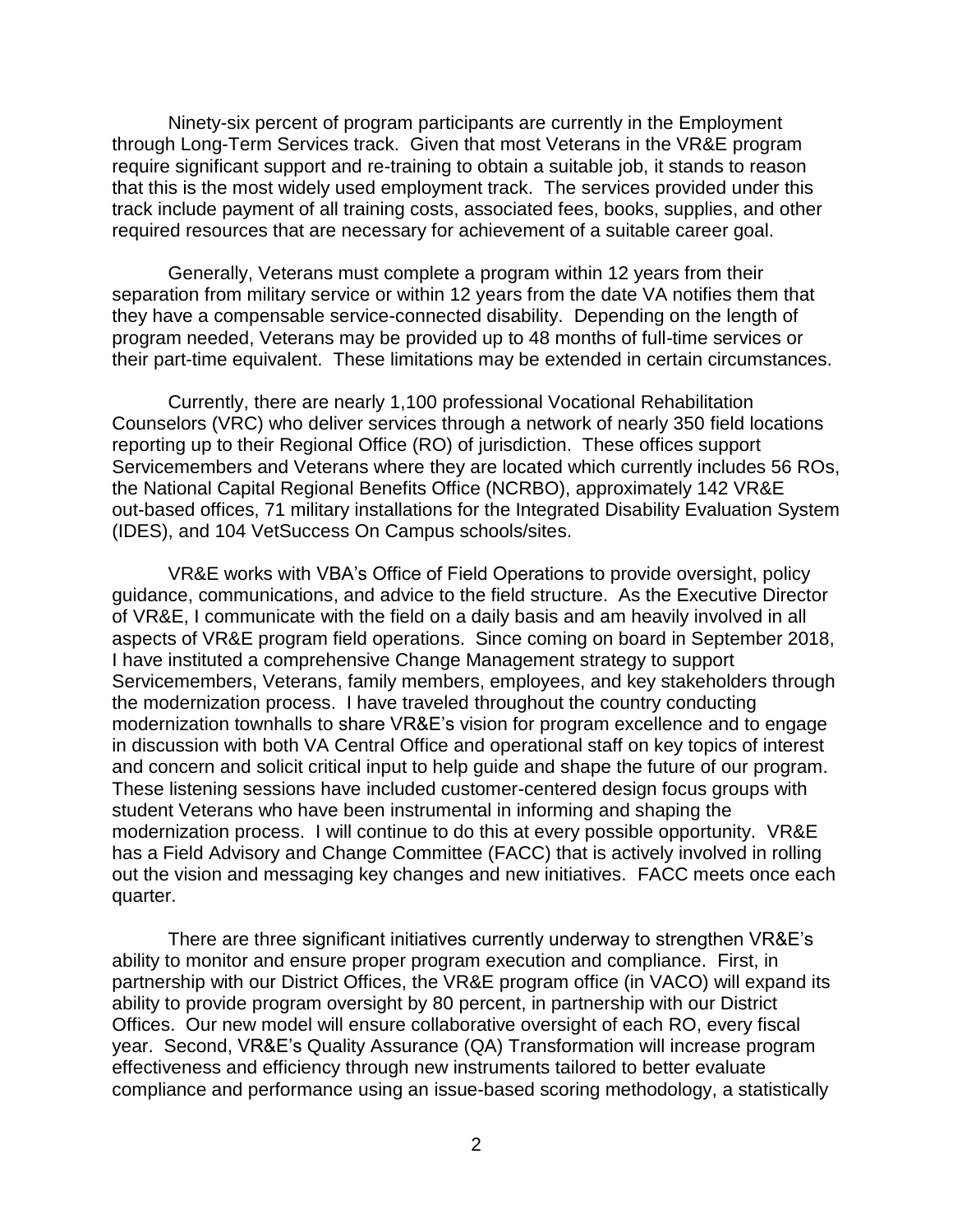valid sampling methodology, and a revised QA Web system where both the local and national reviews will be completed in the same system to allow for comparative analysis. QA modernization will enable us to get a more accurate picture of the performance of our program and the areas needed for targeted training of staff at the national, RO, and individual level. Third, technology initiatives will increase our capability to monitor and assess program operations, enforce compliance, expand access controls, drive higher quality outcomes, and eliminate service delivery inconsistencies.

# **VR&E Program Outcomes**

In Fiscal Year (FY) 2018, our highly skilled and dedicated counselors assisted 15,997 Veterans to achieve a positive outcome. This is an increase of 3 percent from Fiscal Year (FY) 2017 and includes the following:

- o 10,735 Employment rehabilitations
- o 597 Independent Living rehabilitations
- o 794 Education rehabilitations
- o 603 Maximum Rehabilitation Gain (MRG) employed
- $\circ$  3,268 Maximum Rehabilitation Gain employable

MRGs account for where VR&E contributed substantively to a Veteran's success in achieving employment or continuing education, where the goal may differ from the original rehabilitation plan objective.

In addition, VR&E continued to engage, address, and resolve the number of program participants in a case status that has been open for more than 10 years. Since this initiative started in July 2015, program participants in this status decreased by 63 percent. This has helped in increasing the achievement of more positive outcomes.

VR&E has implemented a new program metric in FY 2019—the VR&E Program Growth Rate, which measures the percentage of Veterans who have been determined to be entitled to the program and enter a plan of services. This metric will help us focus on increasing participants in the program. To support increased program growth, we are preparing to deploy Artificial Intelligence capabilities to streamline appointment scheduling, reminders, and simplify other communication touch points. This is one of many optimization advancements we will discuss today.

FY 2019 marks the 10-year anniversary of the Vetsuccess on Campus (VSOC) program. The VSOC program began as a pilot in 2009; since then, the program has undergone multiple expansions. The most recent occurred in FY 2018 when an additional 8 VSOC counselors were assigned to 10 new schools in the country. The VSOC program now has 87 counselors, who serve 104 Institutions of Higher Learning across the country. In FY 2018, over 86,000 student Veterans, Servicemembers, and dependents attended a VSOC school and had access to a VSOC counselor. VSOC counselors provided services to 44,687 of these students.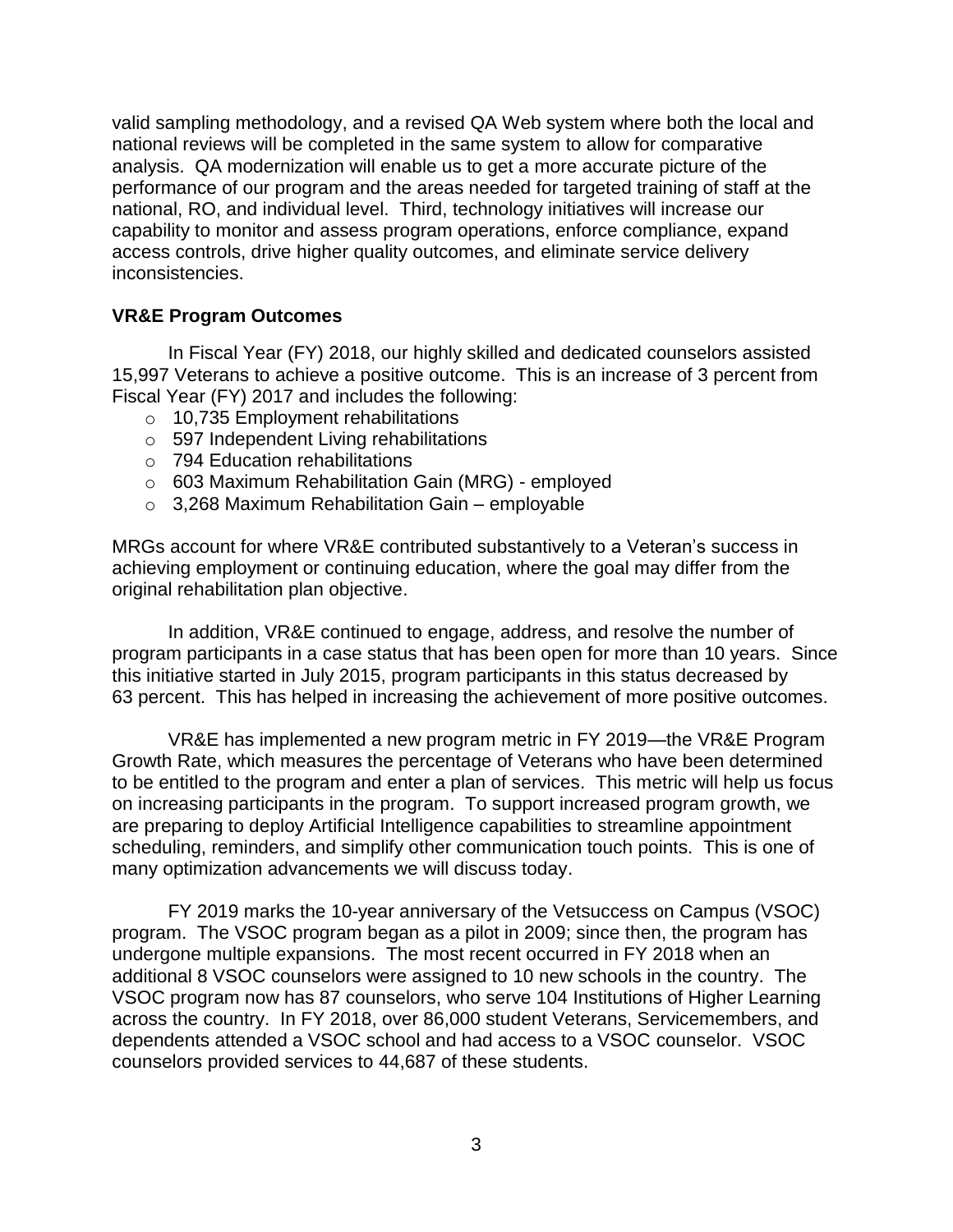VR&E continues to collaborate with the Department of Defense to provide VR&E services to Active Duty, Reserve, and National Guard Servicemembers through the IDES program. There are 145 IDES counselors at 71 military installations across the Nation. These counselors provide early intervention counseling and other available services to IDES participants and other wounded, ill, and injured Servicemembers. In collaboration with the U.S. Army's Warrior Transition Command, staff members jointly visit select IDES sites to improve the referral process and services at these military installations. The Committee's long-term support for automatic VR&E entitlement for wounded, ill, and injured Servicemembers is greatly appreciated.

VR&E also continues to collaborate with the U.S. Department of Labor and the public workforce systems in each state and territory. Together, we work to ensure that enrolled Veterans receive labor market information to assist them in making informed decisions about selecting their rehabilitative training program. This referral process assists each Veteran in getting the best information and service available through each of these partners.

VR&E continues to support transitioning Servicemembers, Veterans, and qualified dependents who are eligible for VA education benefits. This program (Educational and Vocational Counseling) is authorized under title 38, United States Code, Chapter 36, and offers a wide range of services, including but not limited to adjustment counseling, vocational testing, educational and career counseling, and VA benefits coaching. These services are available to most Servicemembers within 6 months of their anticipated discharge, Veterans within 1-year post-discharge, or any Servicemember, Veteran, or dependent that is eligible for specified VA education benefits. VR&E is collaborating with the Office of Transition and Economic Development (TED) to create a new strategy and vehicle for contracted title 38, chapter 36, services currently managed by VR&E, which is responsive to the needs of student Veterans and transitioning Servicemembers. Chapter 36 benefits offer a wide range of educational and vocational counseling services to Servicemembers, Veterans, and dependents who are eligible for one of the VA's educational benefit programs.

Also, we have consistently heard Veterans say that they did not remember hearing about the VR&E program in their Transition Assistance Program (TAP) classes. While the TAP curriculum includes content on VR&E services, we recognize that we need to improve upon how this content is delivered. In previous testimony Ms. Margarita Devlin, the Principal Deputy Under Secretary for Benefits, informed this committee that VA will be improving upon the TAP curriculum with the ability to add additional time based on the 2018 National Defense Authorization Act. VR&E Service is collaborating with TED to ensure that we incorporate Veteran feedback into the improvements to the VR&E program content.

Training for VR&E staff is a major focus; four new counselor training, instructor-led, and Web-based sessions have been conducted this fiscal year. Approximately 156 new counselors who were hired have attended these sessions. The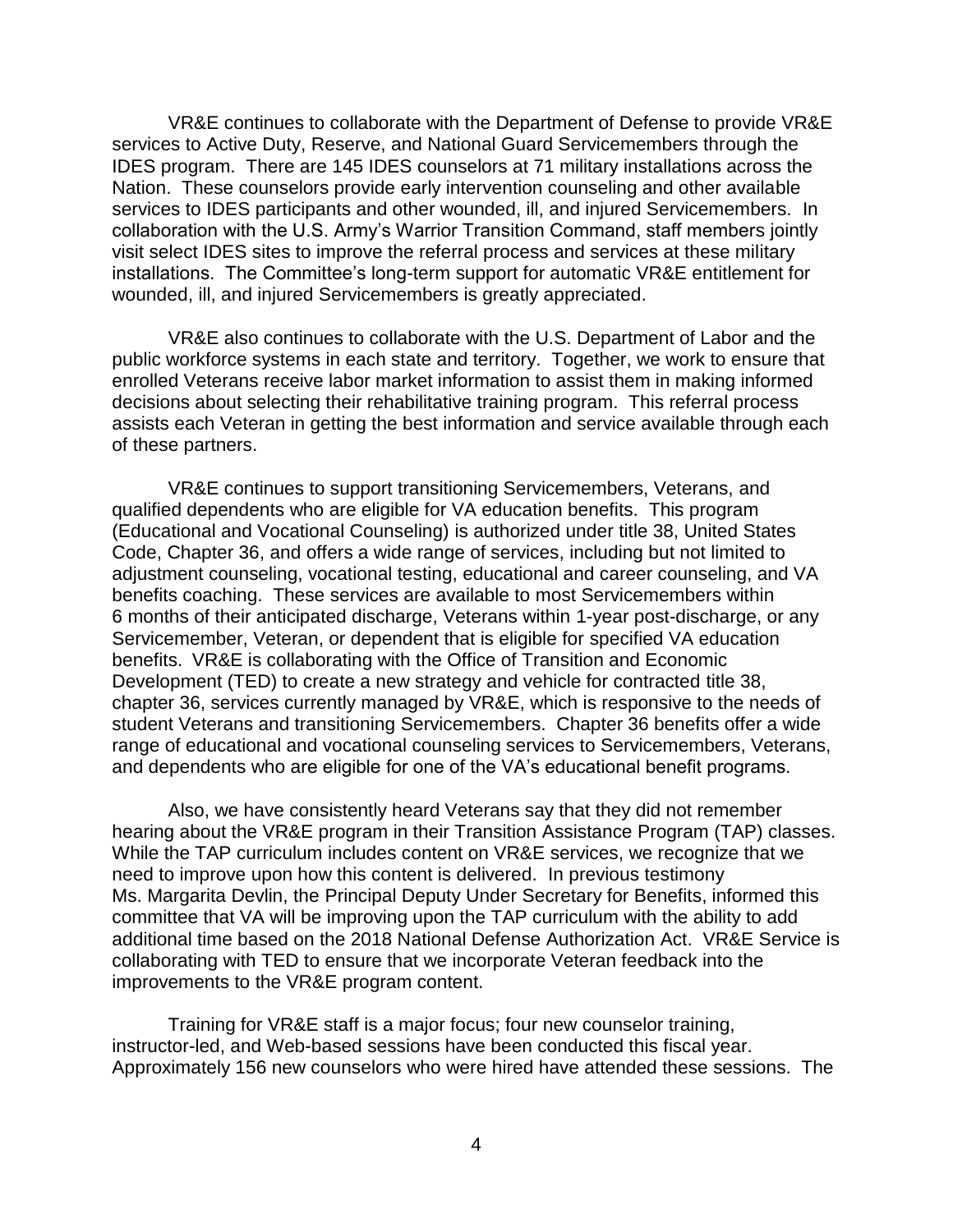training focused on policy and procedures and was designed to enhance the knowledge and skill sets of the newly-hired counselors.

# **VR&E Longitudinal Study**

VR&E service has continued tracking Veteran cohorts in the congressionally mandated 20-year longitudinal study. This study of Veterans who began their VR&E programs in FY 2010, 2012, and 2014 has provided an abundance of information including detailed analysis of cohort trends and Veteran satisfaction with VR&E services. From last year's iteration of the study, we found that nearly 90 percent of participants for all cohorts reported moderate to high program satisfaction; women make up a larger percentage of the program participants (17–20 percent); and about twothirds of cohort members have a service-connected disability rating of about 60 percent or higher. The study also revealed that almost one-quarter or more of participants in each cohort have a primary rating for posttraumatic stress disorder, and around 90 percent of Veterans who have achieved rehabilitation from an employment plan were employed in the past year. The study further indicates that Veterans who successfully complete the VR&E program report more positive economic outcomes to include higher employment rates, number of months worked, annual earnings, annual and individual income, and home ownership, as compared to those Veterans who discontinued their participation in the VR&E program over time.

Rehabilitation remains one of the most dominant variables driving positive financial outcomes. Therefore, we know that keeping our Veterans in the program until completion, is a key factor to their success. Our "Modernization and Transformation" efforts will greatly assist in improving rehabilitation outcomes.

## **VR&E Modernization & Transformation**

VR&E has embarked on a comprehensive multi-year modernization effort to improve customer service by streamlining processes and modernizing systems. VR&E Service, in conjunction with the Office of Business Process Integration and the Office of Information and Technology (OIT), has developed and is moving forward with an overarching plan to incrementally modernize VR&E by streamlining several of the administrative functions with existing technology solutions to include implementation of the Case Management Solution System (CMSS). CMSS will replace VR&E's existing 20-year old legacy system, Corporate Waco, Indianapolis, Newark, Roanoke, Seattle (CWINRS). Requests for information from industry in FY 2018 yielded valuable information on commercially available products. VR&E will leverage Software as a Service which will enable VR&E to grow with technology and re-engineer processes to support digital and paperless initiatives. We anticipate award before the end of FY 2019 to acquire these capabilities.

Concurrently, VR&E is pursuing a wide-reaching modernization effort that will include numerous opportunities to incrementally leverage existing people, processes,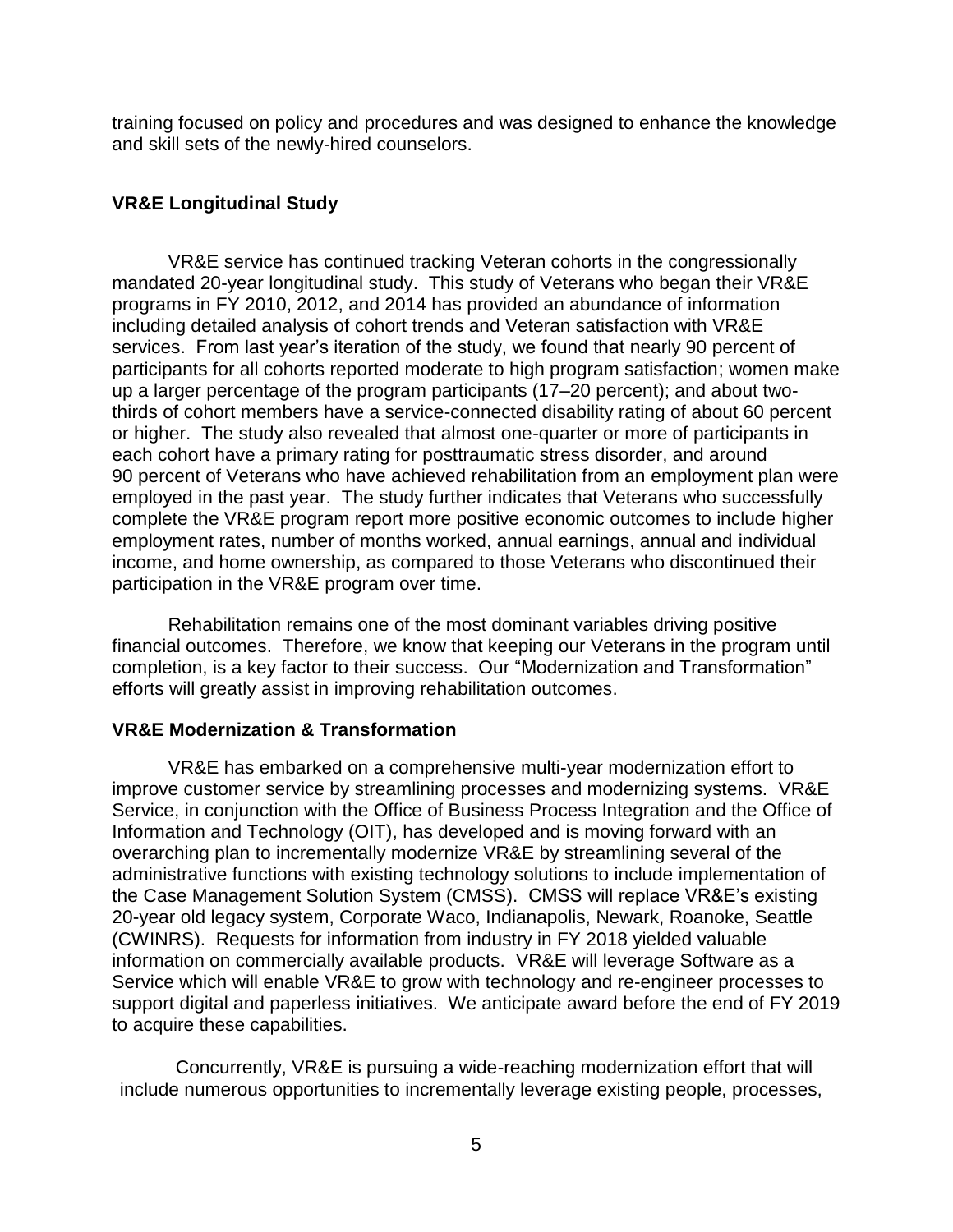and technology to more efficiently prepare us to seamlessly transition into the new CMSS. These include:

- **Virtual Assistant:** Artificial Intelligence platform which will enable routine bidirectional electronic communication with Veterans through either text message or email. This technology is readily available in the marketplace with similar applications successfully employed in other industries such as Medical, Hospitality, and Banking.
- **VA Video Connect:** The new VA Video Connect application for tele-counseling connects Veterans with their counselors from virtually anywhere, using encryption to ensure a secure and private session. The app makes VR&E appointments more convenient and reduces the travel time for Veterans, especially those in rural areas. It allows quick and easy access from any mobile or Web-based device (desktop, smartphone, or tablet). Tele-counseling is a service delivery option that provides the capability to meet Veterans on their terms, creating greater flexibility, convenience, and access. Since deployed in November 2018, VR&E has seen an increase in usage of over 200 percent averaging over 1,000 VA Video Connect appointments per month using this updated platform. It is clear that Veterans and VR&E counselors are embracing the functionality and flexibility that this option provides.
- **e-Invoicing:** The Invoice Payment Processing System (IPPS) is an electronic invoicing platform which will enable vendors to receive electronic authorizations from and submit electronic invoices directly to VR&E. Once implemented, this capability will standardize as well as streamline the invoice payment process, significantly reducing the amount of time needed to receive, process, and pay vendors.
- **Paperless Claims Processing:** This will enable VR&E to store electronic records within the Veterans Benefits Management System (VBMS) eFolder, enabling electronic access to Veteran case files, moving VR&E toward a paperless work environment. The initiative began in Quarter 1 of FY 2019. Shipping of closed files to the scanning vendor will enable these files to be digitized, labeled (taxonomy), and stored electronically in the VBMS eFolder. It also supports VBA's ability to test this process for VR&E records, system functionality, and will minimize impact on employees serving participants in an active case status. Once scanned, files will be easily accessible and readily available for case management in a fully-electronic claims processing environment. This builds upon existing investments in VBA's modernization efforts.
- **Centralized Mail:** Will expand and enhance available features of the current centralized mail process utilized by Compensation Service to develop a separate digital portal for VR&E mail. Centralized Mail will streamline the receipt, processing, and filing of received mail potentially reducing mail processing time